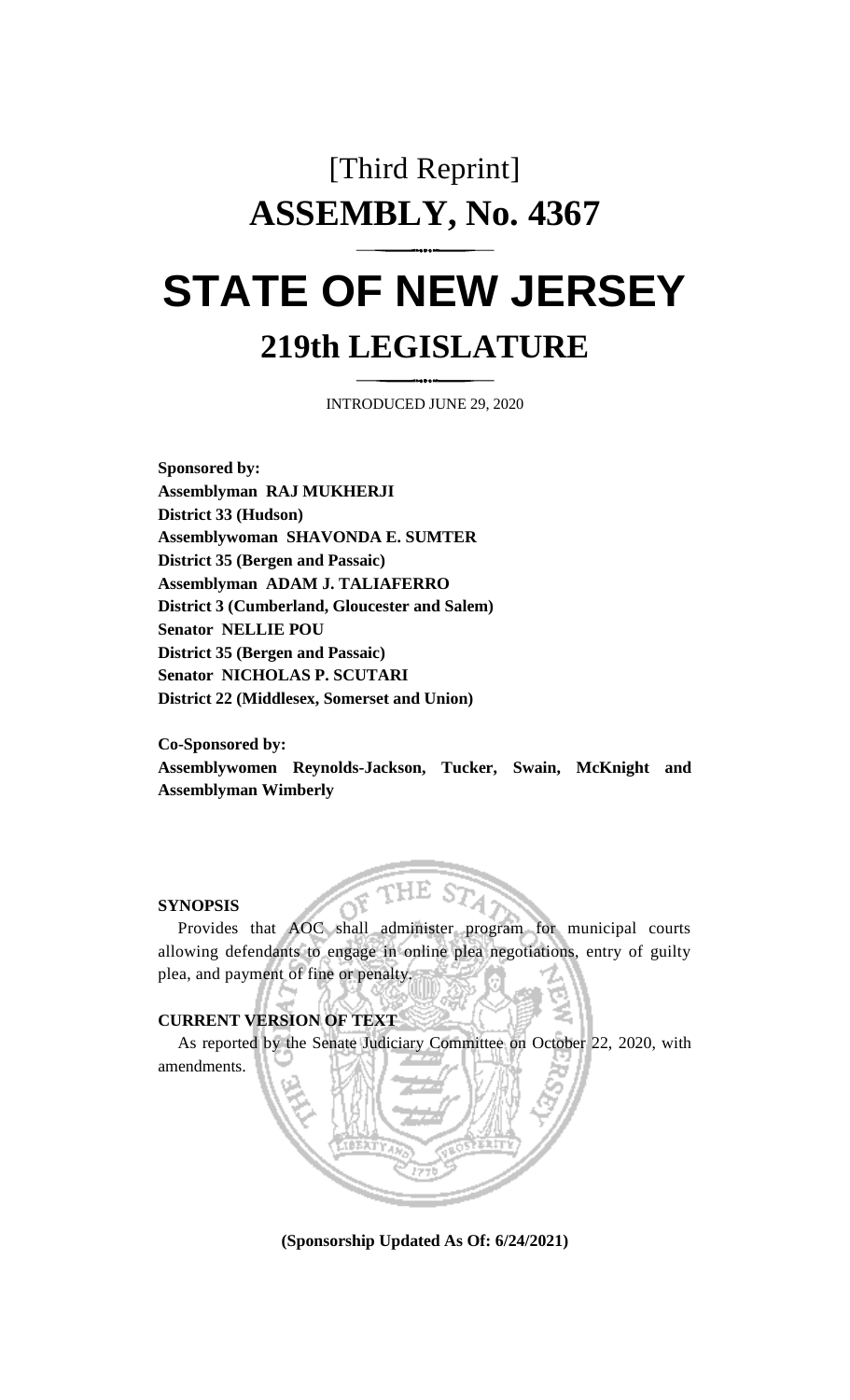```
2
```
**AN ACT** concerning <sup>3</sup>[plea bargaining in] certain<sup>3</sup> municipal court  $\frac{3}{2}$  procedures,<sup>3</sup> and amending P.L.2000, c.75. **BE IT ENACTED** *by the Senate and General Assembly of the State of New Jersey:* 1. Section 2 of P.L.2000, c.75 (C.2B:25-11) is amended to read as follows: 2. a. In accordance with the Rules of Court adopted by the 10 Supreme Court of New Jersey <sup>3</sup><sub>or procedures promulgated by the</sub> 11 Administrative Office of the Courts<sup>3</sup>, a municipal prosecutor may recommend to the court to accept a plea to a lesser or other offense. b. **<sup>3</sup>** 13 b.  $\mathbf{I}$ [(1) Except as set forth in paragraph (2) of this subsection or as otherwise provided by the Rules of Court, in a case where the defendant is charged with a violation of a provision of Title 39 of the Revised Statutes the municipal prosecutor may use mail or email to engage in discussions and negotiations with the defendant 18 or the defendant's attorney concerning a plea by the defendant to a 19 lesser or other offense <sup>2</sup> or offenses<sup>2</sup>. The municipal prosecutor may also use mail or email to relay to the defendant or his attorney the prosecutor's final determination as to whether he will recommend 22 that the court accept any such plea.  $(2)$   $\frac{2}{a}$ ) The Administrative Office of the Courts shall promulgate a standardized form to be used in cases pursuant to this subsection. The municipal prosecutor shall send the form to the defendant or the defendant's attorney by mail or email. The form shall be signed by the 27 defendant and notarized and returned to the court. The form shall state 28 that the defendant waives his right to appearance in court and waives his right to trial, and pleads guilty to the specific offense or offenses pursuant to the plea agreement. The form shall include all terms of the plea agreement. (b) If the judge accepts the plea agreement, the judge shall dispose of the charges accordingly. The defendant shall not be required to appear in person.  $(3)$ <sup>2</sup> The municipal prosecutor shall not use mail or email as 36 provided in <sup>2</sup>[paragraph (1) of  $J^2$  this subsection in any case where the defendant is charged with a violation of any of the following: section 5 of P.L.1990, c.10 (C.39:3-10.13); section 16 of P.L.1990, c.10 (C.39:3-10.24); R.S.39:3-40; R.S.39:4-50; section 2 of P.L.1981, c.512 (C.39:4-50.4a); section 1 of P.L.1999, c.410 (C.39:4-50.15); section 4 of P.L.1999, c.417 (C.39:4-50.19); section 1 of P.L.2007, c.78 (C.39:4-80.1); section 1 of P.L.1942, c.192 (C.39:4-128.1); or section 3 of P.L.1952, c.157 (C.12:7-46).**]** 

**EXPLANATION – Matter enclosed in bold-faced brackets [thus] in the above bill is not enacted and is intended to be omitted in the law.**

**Matter underlined thus is new matter. Matter enclosed in superscript numerals has been adopted as follows: Assembly ALP committee amendments adopted July 20, 2020. Assembly AAP committee amendments adopted July 27, 2020. Senate SJU committee amendments adopted October 22, 2020.**